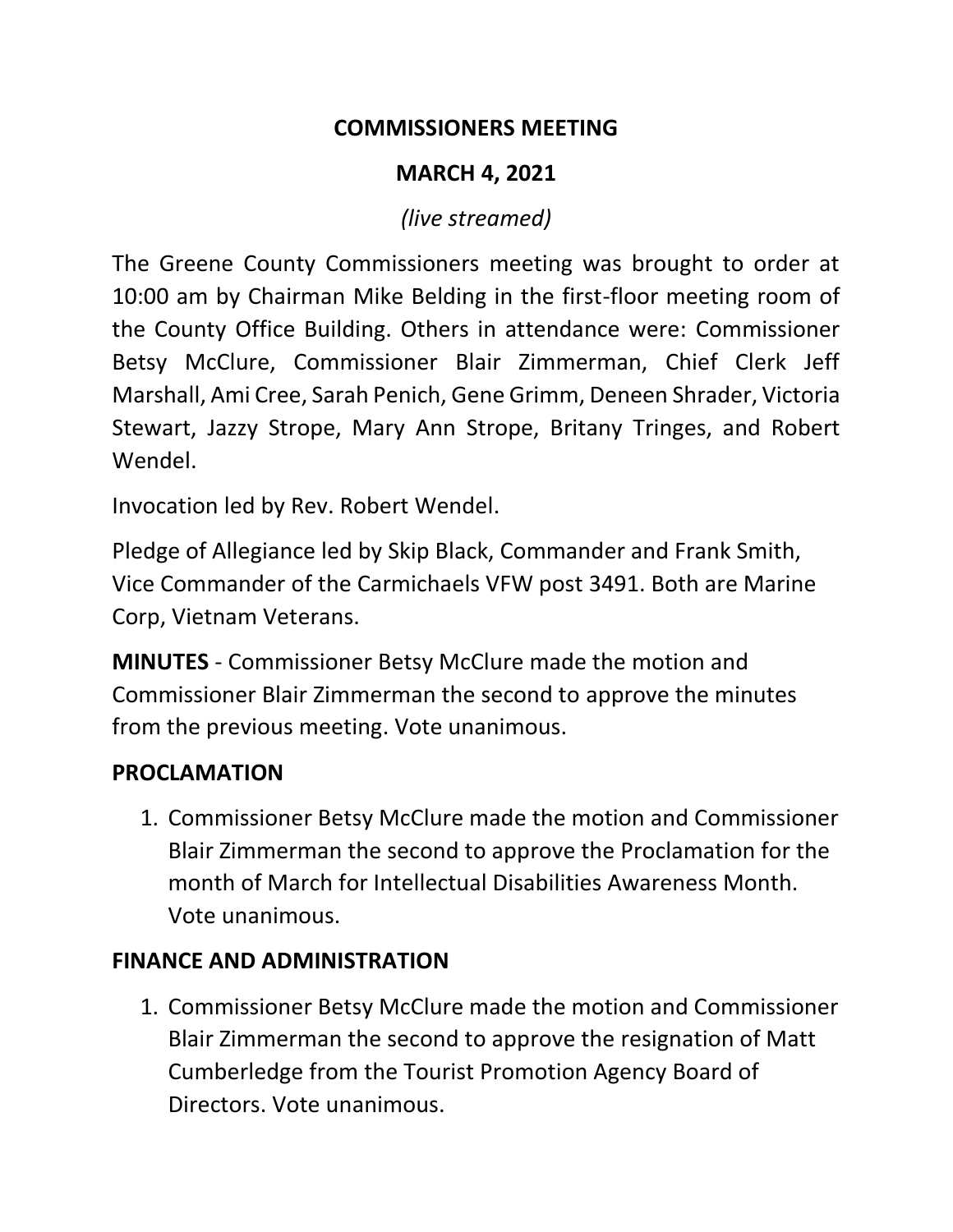- 2. Commissioner Betsy McClure made the motion and Commissioner Blair Zimmerman the second to approve the rejection of all bids for the Wisecarver Recreation Area Softball Facility due to funding source requirements. Vote unanimous. Vote unanimous.
- 3. Commissioner Betsy McClure made the motion and Commissioner Blair Zimmerman the second to approve the PA SAVIN Maintenance and Service Agreement between the PA DA's Institute and Greene County Jail. Effective 2/19/2021. Vote unanimous.
- 4. Commissioner Betsy McClure made the motion and Commissioner Blair Zimmerman the second to approve the appointment of George Scull to the Planning Commission as an Associate Board Member. Term will expire on 12/31/2024. Vote unanimous.
- 5. Commissioner Betsy McClure made the motion and Commissioner Blair Zimmerman the second to approve a 5-year Lease extension agreement between John Higgins and The County of Greene for a 911 tower. Pending Solicitor approval. Vote unanimous.

## **CDBG**

1. Commissioner Betsy McClure made the motion and Commissioner Blair Zimmerman the second to approve the Categorical Exclusion for the CDBG-CV Contract's C000075485 and #C000075615 for the Forgivable Advance for Small Business Assistance (FASBA) to be a Categorically Excluded not subject to statutes per § 58.35(b). Vote unanimous.

### **CONSERVATION**

1. Commissioner Betsy McClure made the motion and Commissioner Blair Zimmerman the second to approve the two Dirt and Gravel Road contracts for 2021: Vote unanimous.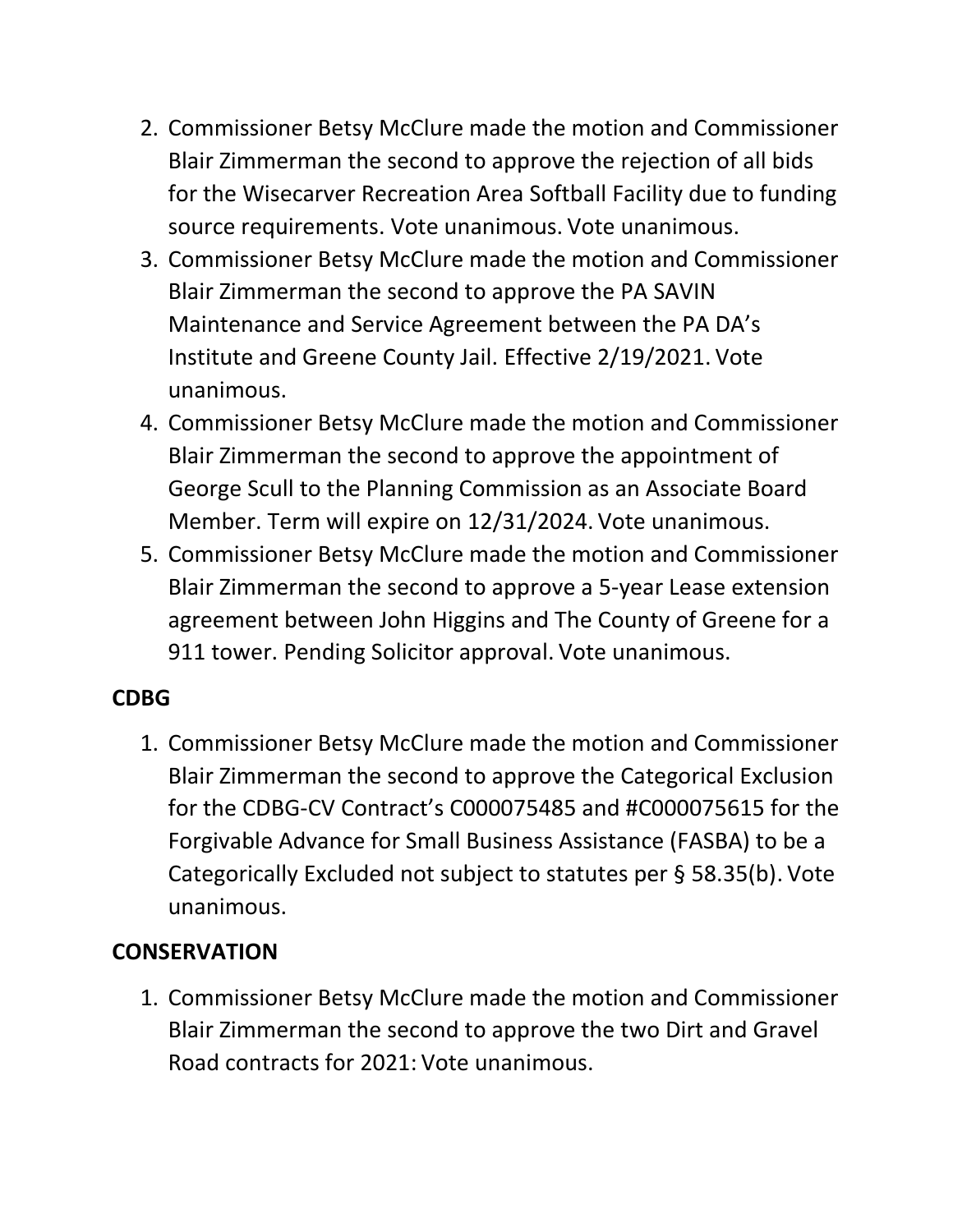- i. Aleppo Township Dirt and Gravel Road Contract for Jacobs Road and Hewitt Run Road to install storm pipes, replace and install one box culvert and one large squash pipe, reestablish roadside ditch and road, streambank stabilization, install underdrain, aggregate road surfacing. Funding approved and contracted for \$110,800.00 with the township contributing up to 27,700.00 of in-kind match.
- ii. Springhill Township Dirt and Gravel Road Contract for Coon Run Road to replace and install one bottomless culvert structure. Funding approved and contracted for \$78,400.00 with the township contributing up to \$19,600.00 in-kind match.

# **COUNTY DEVELOPMENT**

1. Commissioner Betsy McClure made the motion and Commissioner Blair Zimmerman the second to approve the Wisecarver Park – Citro 6" Pipeline Easement project between the Williams Facility and the Greene County Department of Planning and Community Development. Also make Rich Cleveland signatory for this project. Vote unanimous.

# **CYS**

- 1. Commissioner Betsy McClure made the motion and Commissioner Blair Zimmerman the second to approve the FY 20-21 Contract with Wesley Family Services, Daily Rate Range - \$77.09 - \$98.05. Vote unanimous.
- 2. Commissioner Betsy McClure made the motion and Commissioner Blair Zimmerman the second to approve the FY 20-21 Contract with Community Specialist Corporation, Daily Rate Range \$260.00 - \$350.00. Vote unanimous.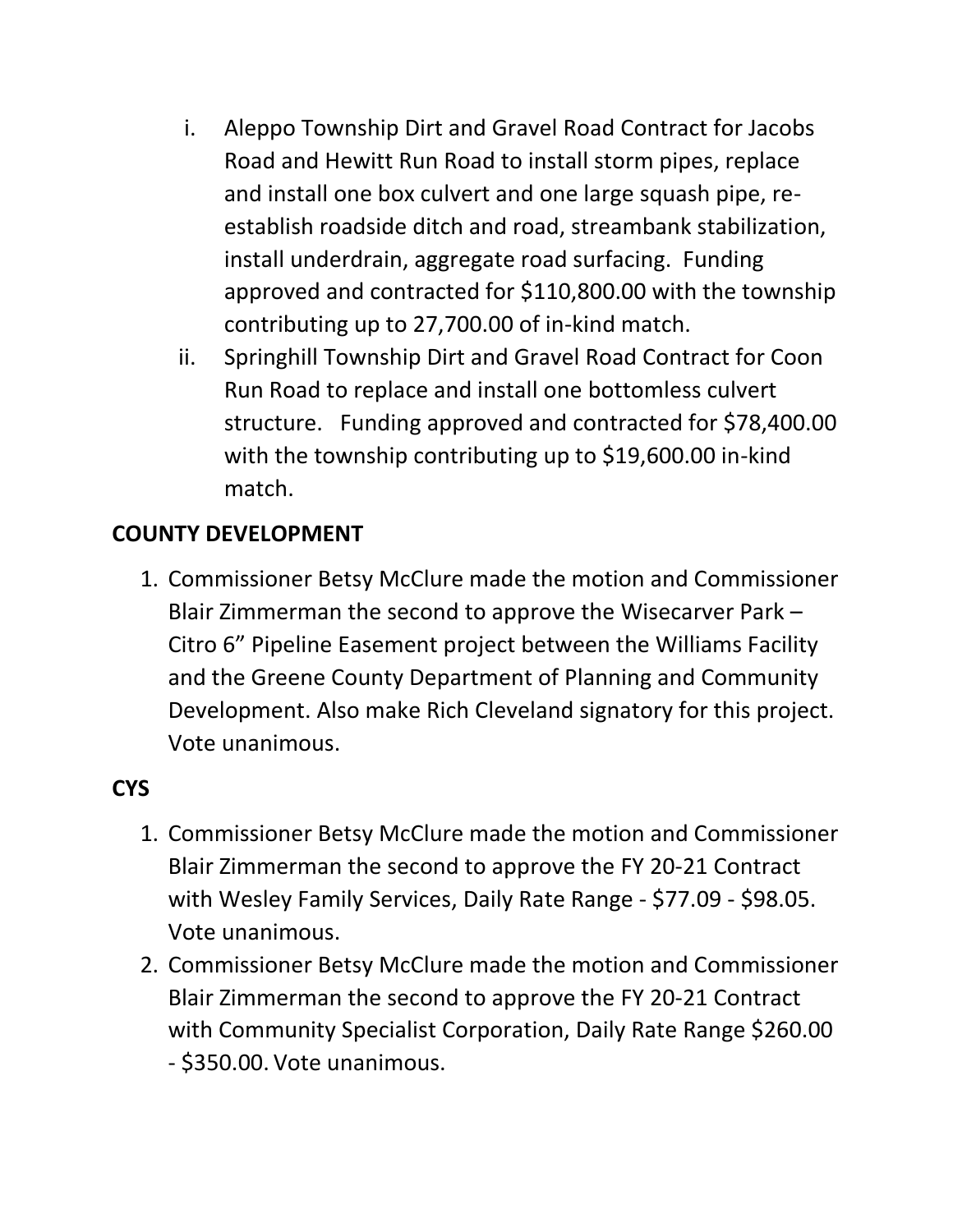3. Commissioner Betsy McClure made the motion and Commissioner Blair Zimmerman the second to approve the FY 20-21 Contract with Summit School, Inc., Daily Rate Range \$208.20 - \$332.00. Vote unanimous.

### **HUMAN SERVICES**

- 1. Commissioner Betsy McClure made the motion and Commissioner Blair Zimmerman the second to approve the FY20-21 Capital Equipment Grant with PADOT for \$178,747, this is for 2 vehicles, new tablets and garage maintenance. Effective 2/24/2021. Vote unanimous.
- 2. Commissioner Betsy McClure made the motion and Commissioner Blair Zimmerman the second to approve the Emergency Rental Assistance Program Assurance of Compliance. Vote unanimous.
- 3. Commissioner Betsy McClure made the motion and Commissioner Blair Zimmerman the second to approve the Consolidated Operating Grant for FY 20-21 with PADOT for \$315,032 (this is to cover last Fiscal Year's loss and this fiscal year projected loss due to the reduction of trips due to COVID 19). Vote unanimous.

## **DRUG AND ALCOHOL**

- 1. Commissioner Betsy McClure made the motion and Commissioner Blair Zimmerman the second to approve the contract with Steve Heasley Consulting 1/1/2021-09/30/2021 not to exceed \$14,400 this is for prevention surveys evaluations, conducting surveys, etc. Vote unanimous.
- 2. Commissioner Betsy McClure made the motion and Commissioner Blair Zimmerman the second to approve the contract with SPHS Care Center for 1/1/2021-6/30/2021 not to exceed contract \$67,015.00. Vote unanimous.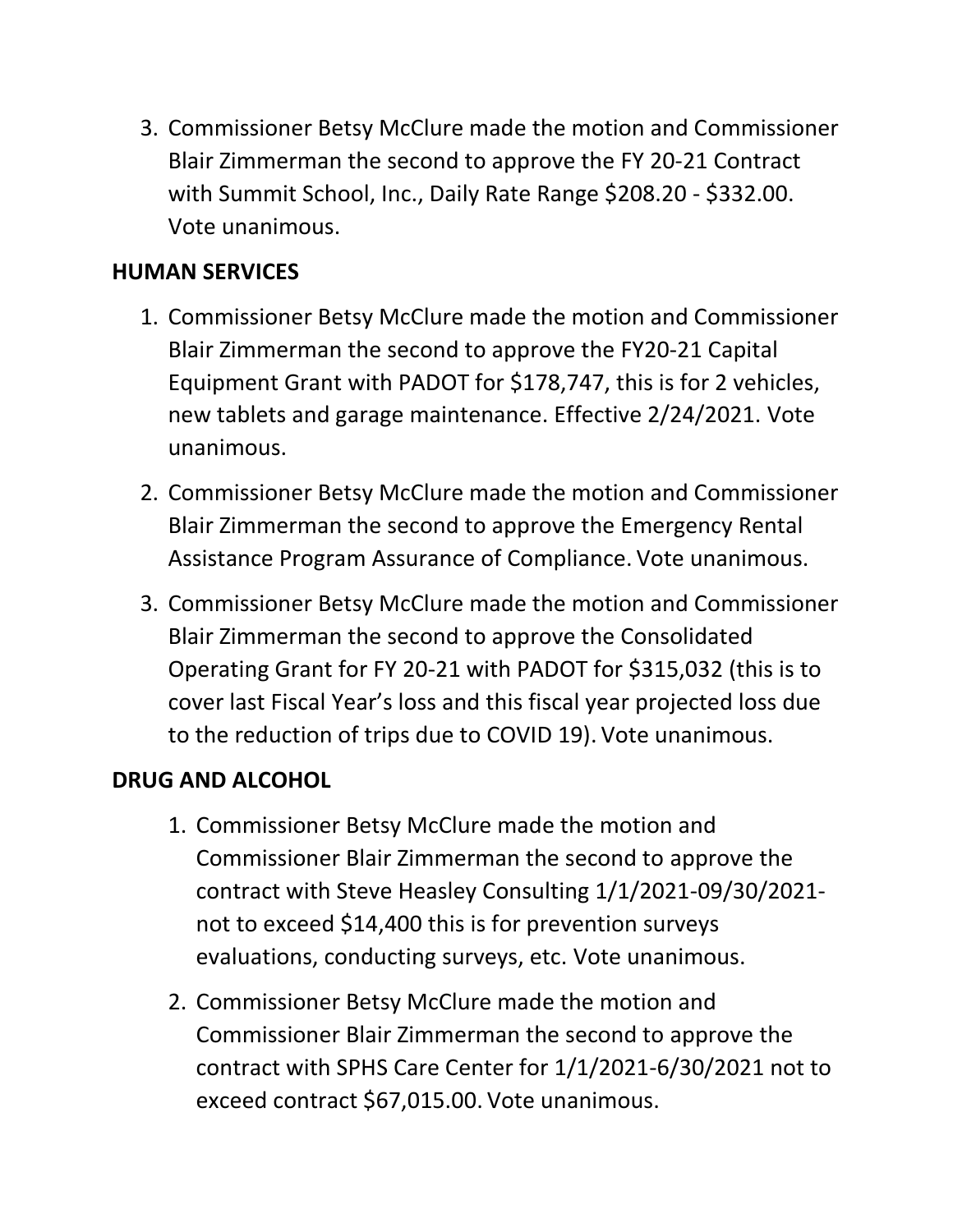#### **VETERANS AFFAIRS**

1. Commissioner Betsy McClure made the motion and Commissioner Blair Zimmerman the second to approve the following 22 agreements for the care and maintenance of 1,837 veterans' graves at \$3.00 per grave for a total amount of \$5,511: Vote unanimous.

| Cemetery            | Located    | Graves | Amount     |
|---------------------|------------|--------|------------|
| <b>Quiet Dell</b>   | Aleppo     | 17     | \$51.00    |
|                     | Township   |        |            |
| Rosemont            | Center     | 347    | \$1,041.00 |
|                     | Township   |        |            |
| <b>Green Mount</b>  | Franklin   | 324    | \$972.00   |
|                     | Township   |        |            |
| Oakmont             | Franklin   | 173    | \$519.00   |
|                     | Township   |        |            |
| <b>Braddock</b>     | Richhill   | 56     | \$168.00   |
|                     | Township   |        |            |
| Old Pleasant        | Gilmore    | 45     | \$135.00   |
| Hill                | Township   |        |            |
| <b>Old Phillips</b> | Wayne      | 21     | \$63.00    |
|                     | Township   |        |            |
| Fairall             | Whiteley   | 95     | \$285      |
|                     | Township   |        |            |
| <b>Windy Gap</b>    | Aleppo     | 24     | \$72.00    |
|                     | Township   |        |            |
| Claylick            | Center     | 9      | \$27.00    |
|                     | Township   |        |            |
| <b>Sand Hill</b>    | Springhill | 72     | \$216.00   |
|                     | Township   |        |            |
| <b>Thomas</b>       | Springhill | 69     | \$207.00   |
|                     | Township   |        |            |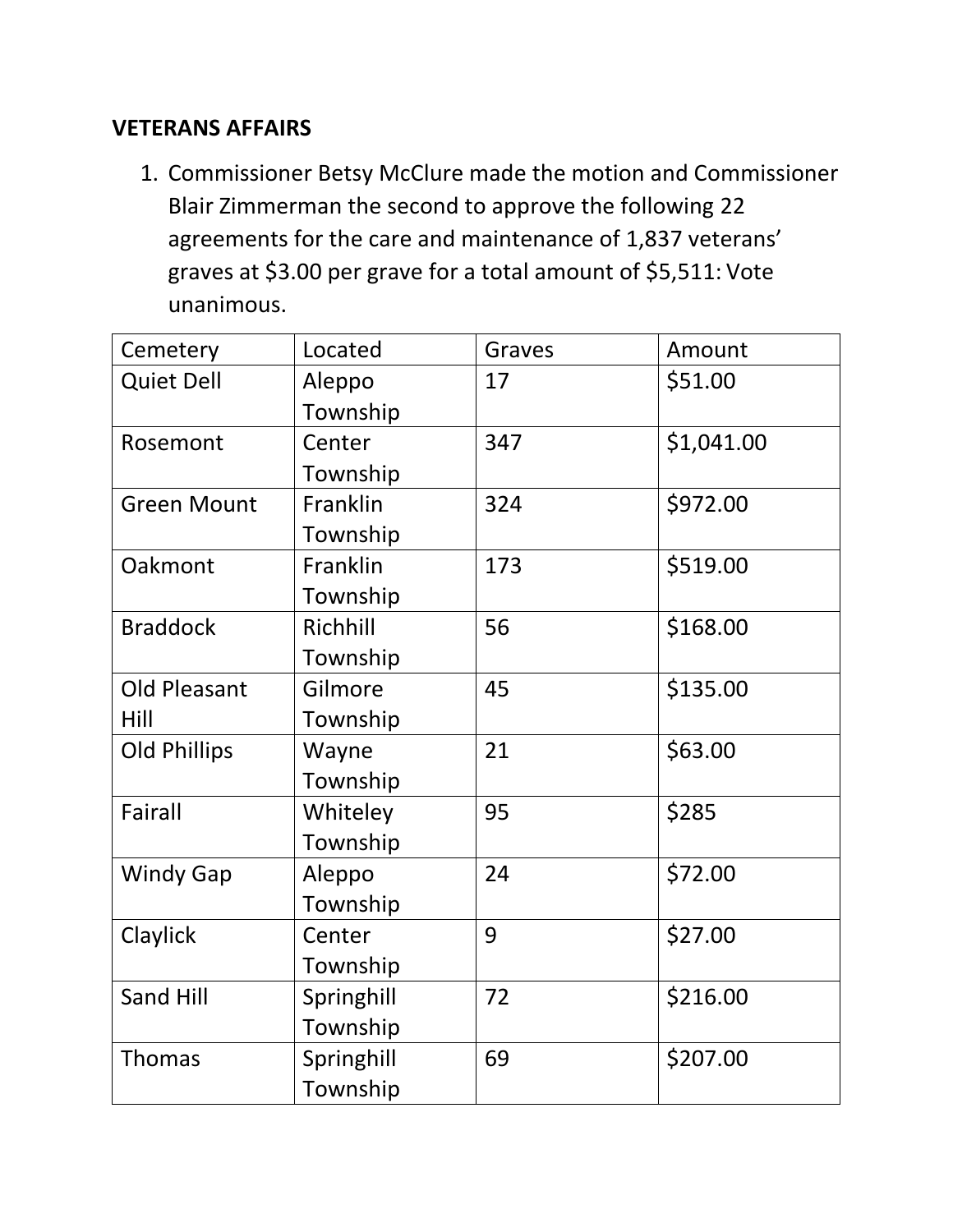| Lantz                        | Wayne<br>Township      | 9              | \$27.00  |
|------------------------------|------------------------|----------------|----------|
| <b>Muddy Creek</b><br>Valley | Jefferson<br>Township  | 54             | \$162.00 |
| St. Mary's                   | Cumberland<br>Township | 148            | \$444.00 |
| St. Ann's                    | Franklin<br>Township   | 70             | \$210.00 |
| White/Pleasant<br>Ridge      | Franklin<br>Township   | $\overline{4}$ | \$12.00  |
| Bethany                      | Jackson<br>Township    | 34             | \$102.00 |
| Wolf's                       | Dunkard<br>Township    | 97             | \$291.00 |
| Enon                         | Richhill<br>Township   | 57             | \$171.00 |
| <b>Glades Church</b>         | Cumberland<br>Township | 95             | \$285.00 |
| Jefferson<br><b>Baptist</b>  | Jefferson<br>Township  | 17             | \$51.00  |

## **NOTICES**

- 1. DEP determined that the EQT- Glass Joe AST Pad permit application is administratively complete.
- 2. EQT plans to submit an application to the DEP for temporary stream crossing (GP-8) permit. Location is in Aleppo Township.
- 3. Shuppe Rentals plans on submitting an application to the PA DEP for a NPDES permit for the Dukard Valley Commons.
- 4. Greene County plans to survey, study, soil exploration or test land located in Morris Township, T-479 Over Browns Creek for Highway Improvements.